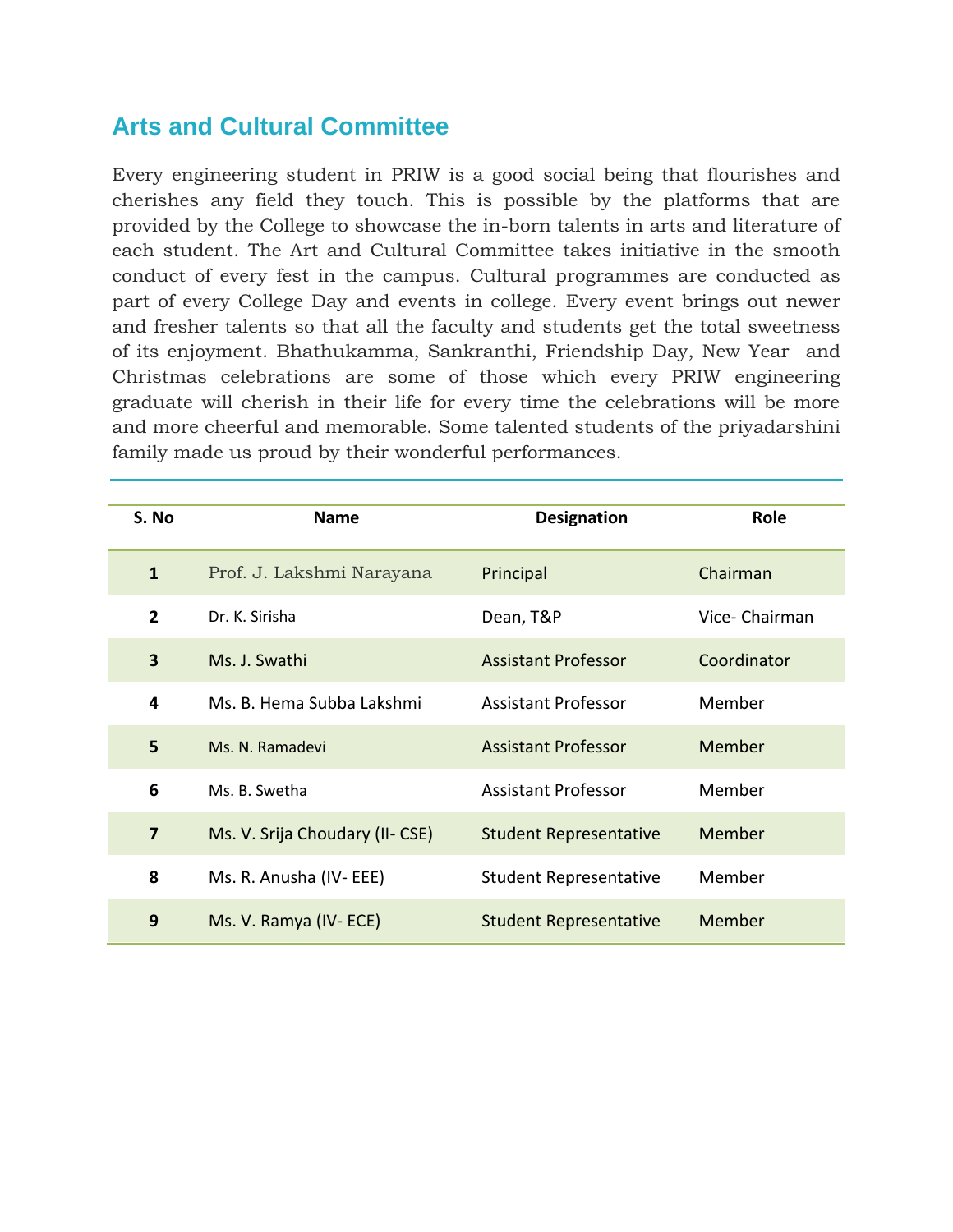### **Department Association (Hobbies Clubs, Professional Societies)**

| S. No          | <b>Name</b>                     | <b>Designation</b>            | Role          |
|----------------|---------------------------------|-------------------------------|---------------|
| $\mathbf{1}$   | Prof. J. Lakshmi Narayana       | Principal                     | Chairman      |
| $\overline{2}$ | Dr. M. Narasimha Rao            | Dean, Student Affairs         | Vice-Chairman |
| 3              | Mr. I. Narasimha Rao            | Head, CSE                     | Member        |
| 4              | Mr. M. Srinivas                 | Head, EEE                     | Member        |
| 5              | Mr. D. Ramesh                   | Head, ECE                     | Member        |
| 6              | Ms. M. Supriya Menon            | <b>Associate Professor</b>    | Coordinator   |
| $\overline{7}$ | Ms. J. Swathi                   | <b>Assistant Professor</b>    | Member        |
| 8              | Ms. R. Krishna Priya            | <b>Assistant Professor</b>    | Member        |
| 9              | Ms. B. Keerthi Rani             | <b>Assistant Professor</b>    | Member        |
| 10             | Ms. B. Swathi                   | <b>Assistant Professor</b>    | Member        |
| 11             | Ms. V. Srija Choudary (II- CSE) | <b>Student Representative</b> | <b>Member</b> |
| 12             | Ms. R. Anusha (IV-EEE)          | <b>Student Representative</b> | Member        |
| 13             | Ms. V. Ramya (IV-ECE)           | <b>Student Representative</b> | Member        |

### **Discipline Committee**

The institute has constituted a discipline committee to impart social and ethical values among the students and to maintain disciplined environment for studies with a motive to produce law abiding and disciplined engineers for the nation. The understated are the guidelines for the students which must be followed: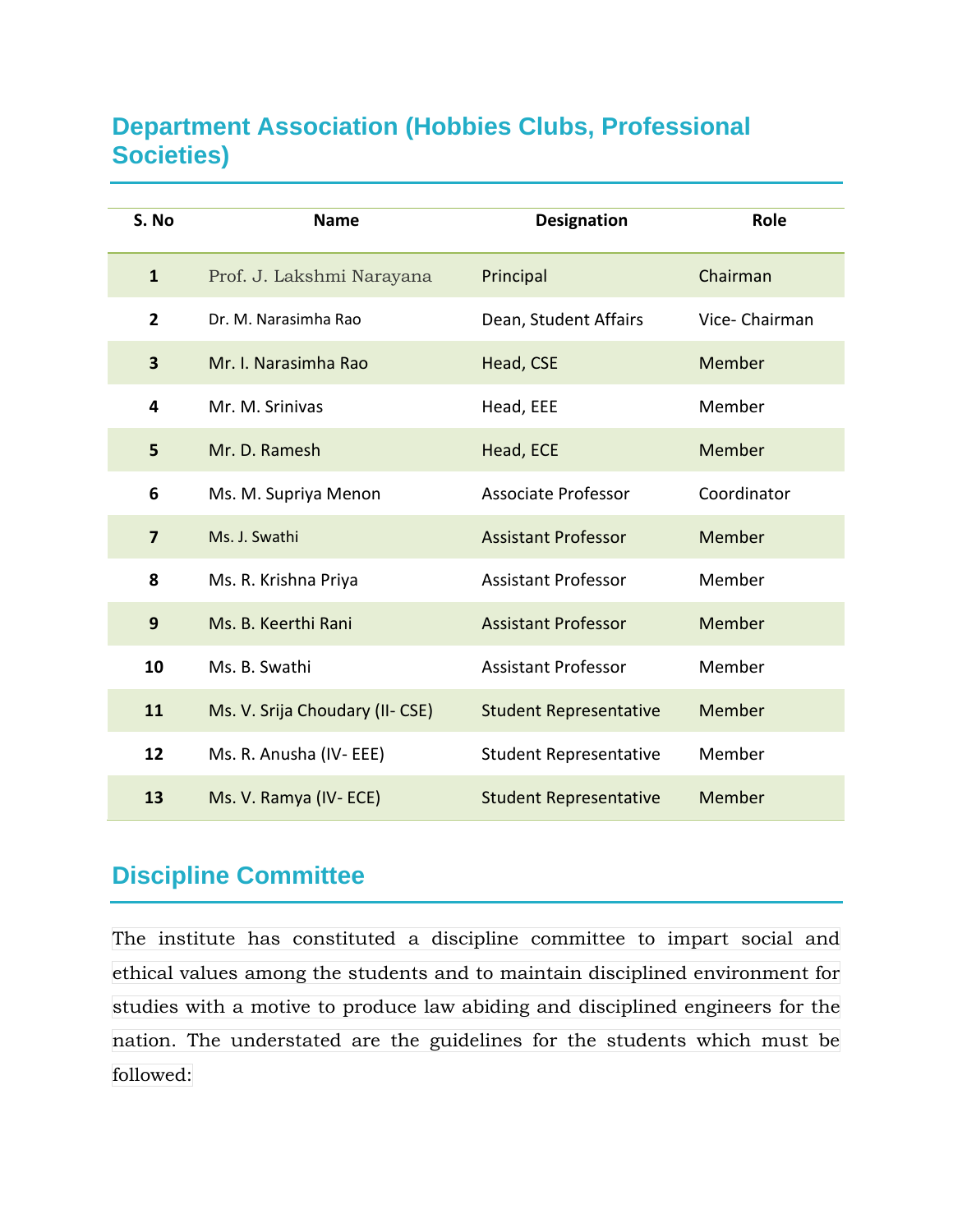- 1. All the students of PRIW, Khammam are warned not to leave the Hostel/Classroom/Campus without the prior permission of the concerned Warden/HOD/Teacher.
- 2. The Students are hereby directed not to indulge in any type of intoxication.
- 3. Further the Students are warned to abide by the rules and regulations of the Institute and the Hostels for maintaining discipline in the Institute Campus.

The Students who are found to violate the conduct rules of the Institute/Hostel, stern disciplinary action will be taken against those students.

The **"Discipline Committee"** is constituted. The details are as follows:

For an offence committed (a) in a hostel, (b)in the department or a classroom and (c)elsewhere, the Warden, the Head of the Department and the Dean, Students Welfare respectively shall have the authority to reprimand or impose fine or take any other suitable measure.

All cases involving punishment other than reprimand shall be reported to the Chairperson of the **Discipline Committee**.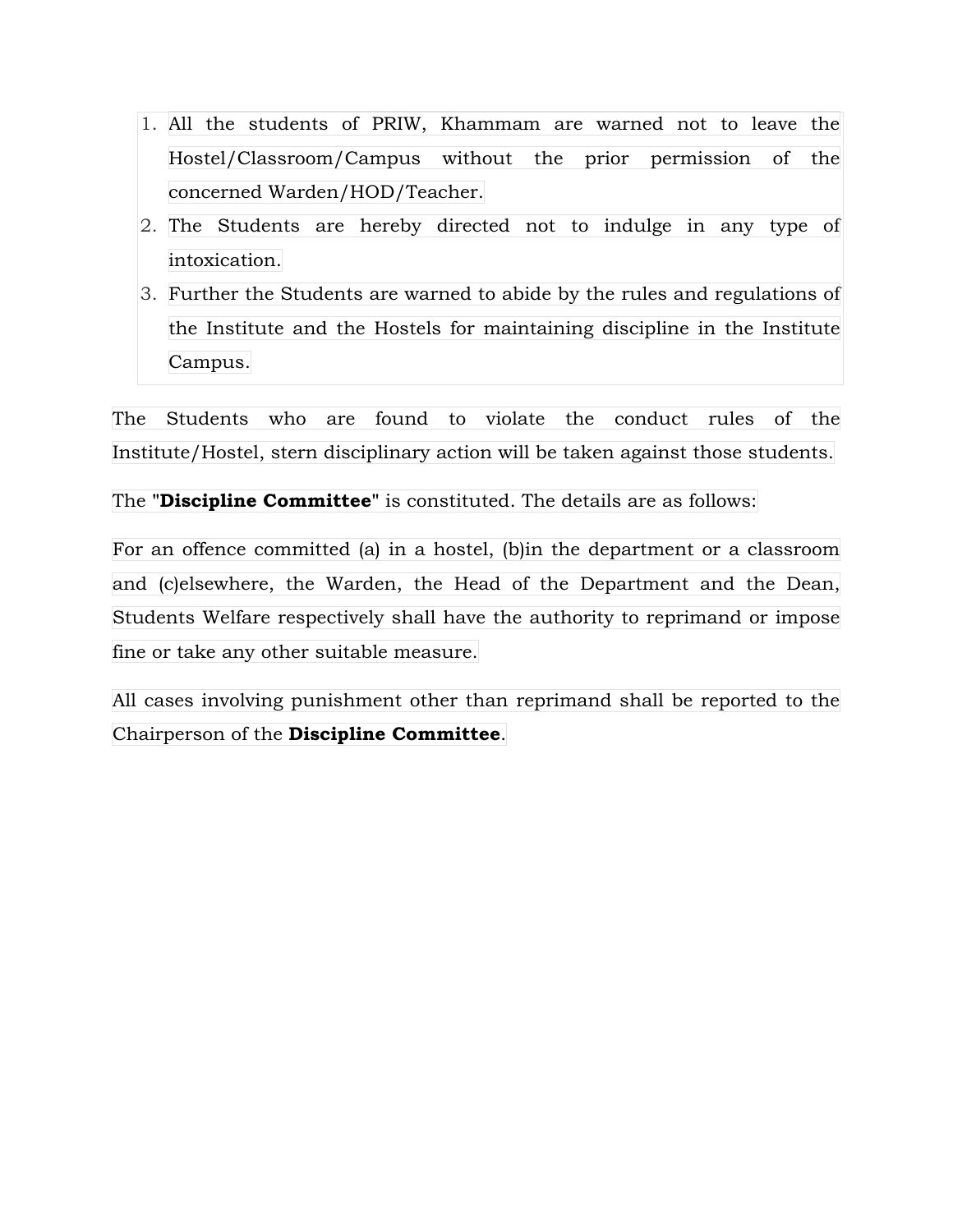#### **Committee Members**

| S. No                   | <b>Name</b>               | <b>Designation</b>            | Role          |
|-------------------------|---------------------------|-------------------------------|---------------|
| $\mathbf{1}$            | Prof. J. Lakshmi Narayana | Principal                     | Chairman      |
| $\overline{2}$          | Dr. M. Narasimha Rao      | Dean, Student Affairs         | Vice-Chairman |
| 3                       | Mr. I. Narasimha Rao      | Head, CSE                     | Member        |
| 4                       | Mr. M. Srinivas           | Head, EEE                     | Member        |
| 5                       | Mr. D. Ramesh             | Head, ECE                     | Member        |
| 6                       | Ms. J. Swathi             | <b>Assistant Professor</b>    | Member        |
| $\overline{\mathbf{z}}$ | Mr. M. Sateesh            | <b>Assistant Professor</b>    | Member        |
| 8                       | Ms. Sk. Shakira           | <b>Assistant Professor</b>    | Member        |
| 9                       | Ms. N. Rama Devi          | <b>Assistant Professor</b>    | Member        |
| 10                      | Ms. B. Hema Subba Lakshmi | <b>Assistant Professor</b>    | Member        |
| 11                      | Ms. M.Sarada              | <b>Associate Professor</b>    | Coordinator   |
| 12                      | Ms. V. Ramya (IV-ECE)     | <b>Student Representative</b> | Member        |
| 13                      | Ms. V. Padmini (IV-CSE)   | <b>Student Representative</b> | Member        |
| 14                      | Ms. G. Anusha (IV- EEE)   | <b>Student Representative</b> | Member        |

## **Finance and Purchase Committee**

| S. No                   | <b>Name</b>               | <b>Designation</b> | <b>Role</b>   |
|-------------------------|---------------------------|--------------------|---------------|
| $\mathbf{1}$            | Prof. J. Lakshmi Narayana | Principal          | Chairman      |
| 2                       | Dr. K. Naveen Babu        | Management         | Vice-Chairman |
| $\overline{\mathbf{3}}$ | Mr. A. Venkata Ramana     | Director, Admin    | Treasurer     |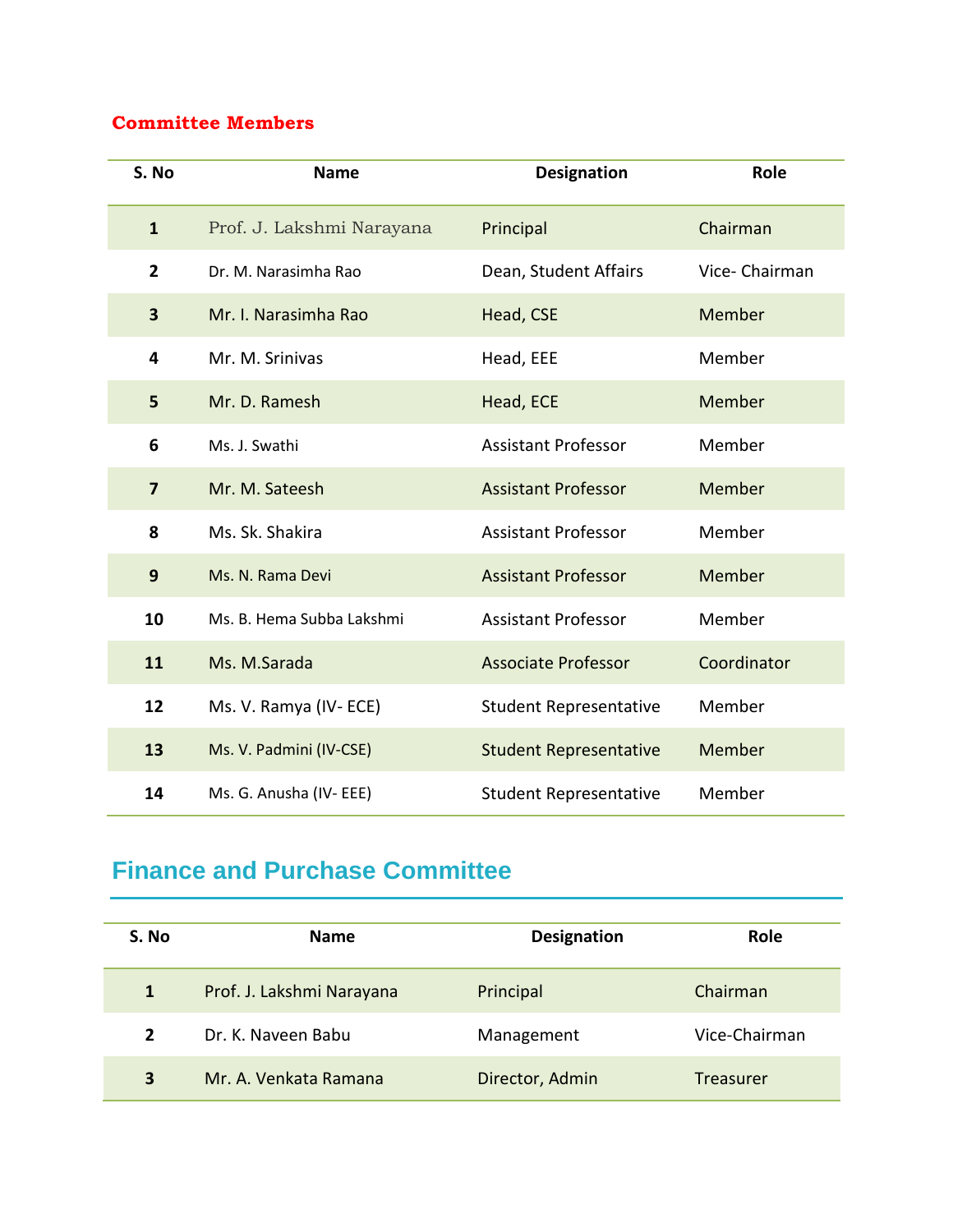| 4 | Dr. M. Narasimha Rao | Dean, Student Affairs | Member      |
|---|----------------------|-----------------------|-------------|
| 5 | Mr. D. Ramesh        | <b>Head ECE</b>       | Member      |
| 6 | Mr. M. Srinivas      | Head EEE              | Member      |
| 7 | Mr. I. Narasimha Rao | <b>Head CSE</b>       | Coordinator |

# **Hospitality Committee**

| S. No          | <b>Name</b>               | <b>Designation</b>            | Role          |
|----------------|---------------------------|-------------------------------|---------------|
| $\mathbf{1}$   | Prof. J. Lakshmi Narayana | Principal                     | Chairman      |
| $\overline{2}$ | Mr. A. Venkata Ramana     | Director, Admin               | Vice Chairman |
| 3              | Mr. G. Kumara Swamy       | <b>Assistant Professor</b>    | Coordinator   |
| 4              | Ms. J. Swathi             | <b>Assistant Professor</b>    | Member        |
| 5              | Mr. G. Raghuveer          | <b>Assistant Professor</b>    | Member        |
| 6              | Ms. P. Rajani             | <b>Assistant Professor</b>    | Member        |
| $\overline{7}$ | G. Viswanadham            | <b>Assistant Professor</b>    | Member        |
| 8              | Ms .J. Rajini bai         | <b>Assistant Professor</b>    | Member        |
| 9              | Ms. B. Manjusha           | <b>Student Representative</b> | Member        |
| 10             | Ms. K. Nagakeerthana      | <b>Student Representative</b> | Member        |

# **Industry-Institute-Interaction and Entrepreneurship Cell**

| S. No | <b>Name</b>               | <b>Designation</b> | Role     |
|-------|---------------------------|--------------------|----------|
|       | Prof. J. Lakshmi Narayana | Principal          | Chairman |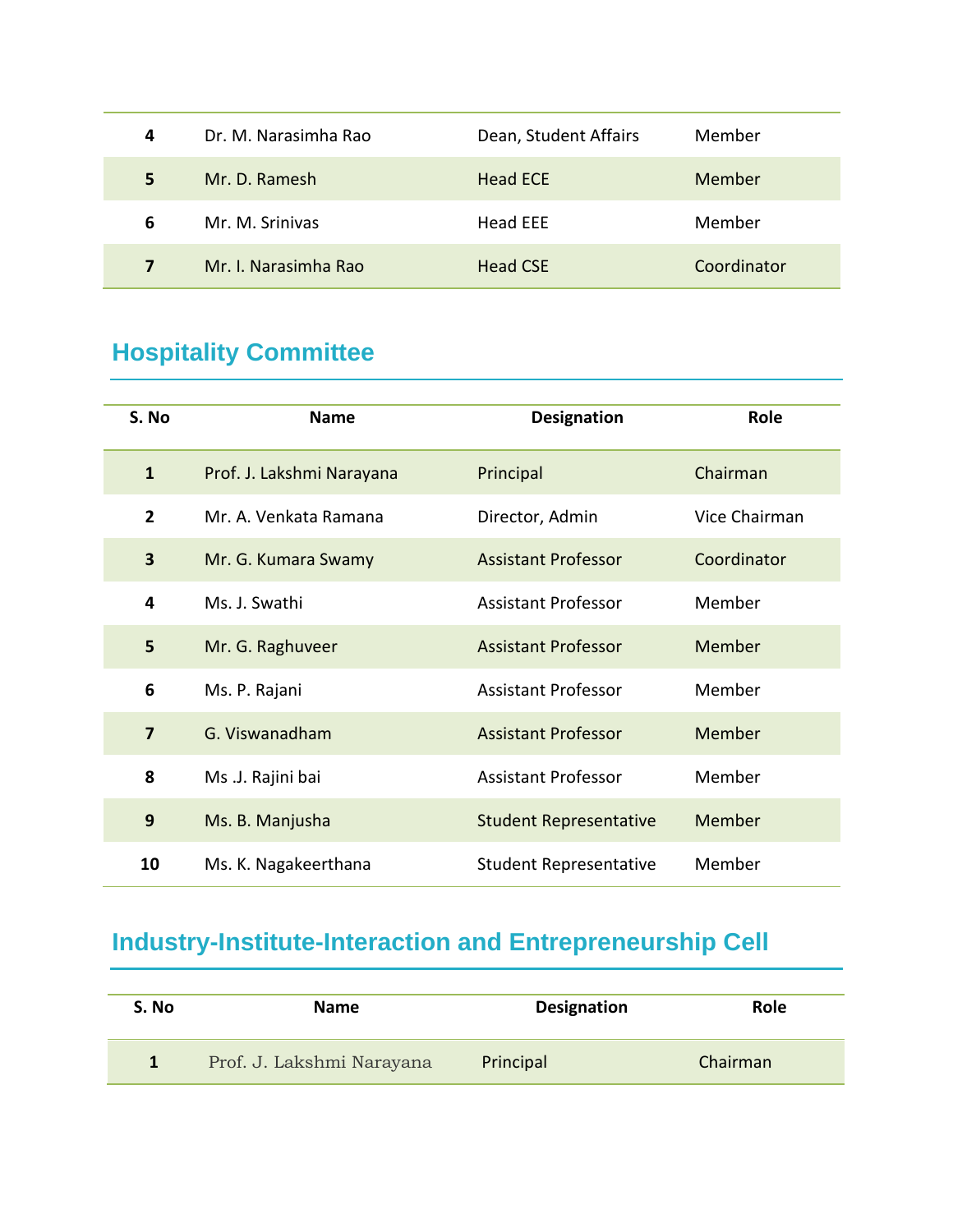| $\overline{2}$ | Dr. B. Gopal                | Dean, R&D                     | Vice-Chairman |
|----------------|-----------------------------|-------------------------------|---------------|
| 3              | Mr. Ch. Rajesh Kumar        | <b>Associate Professor</b>    | Coordinator   |
| 4              | Mr. P. Ashok Kumar          | <b>Associate Professor</b>    | Member        |
| 5              | Mr. G. Ravikanth            | <b>Assistant Professor</b>    | Member        |
| 6              | Mr. Y. Pratap               | <b>Assistant Professor</b>    | Member        |
| $\overline{7}$ | Mr. P. Ramakrishna          | <b>Assistant Professor</b>    | Member        |
| 8              | Ms. N. Ramya Reddy (IV-CSE) | <b>Student Representative</b> | Member        |
| 9              | Ms. T. Asha( IV- EEE)       | <b>Student Representative</b> | Member        |

## **Maintenance Committee**

| S. No                   | <b>Name</b>               | <b>Designation</b>         | Role          |
|-------------------------|---------------------------|----------------------------|---------------|
| $\mathbf{1}$            | Prof. J. Lakshmi Narayana | Principal                  | Chairman      |
| $\overline{2}$          | Mr. A. Venkata Ramana     | Director, Admin            | Vice Chairman |
| $\overline{\mathbf{3}}$ | Mr. M. Srinivas           | Head, EEE                  | Coordinator   |
| 4                       | Mr. I. Narasimha Rao      | Head, CSE                  | Member        |
| 5                       | Mr. D. Ramesh             | Head, ECE                  | Member        |
| 6                       | Mr. K. Rammohan           | <b>Assistant Professor</b> | Member        |
| $\overline{7}$          | Mr. P. Ramakrishna        | <b>Assistant Professor</b> | Member        |
| 8                       | Mr. T. Rambabu            | <b>Assistant Professor</b> | Member        |
| 9                       | Mr. K. Choudary           | Accountant                 | Member        |
| 10                      | Mr. Madhu                 | Electrician                | Member        |
| 11                      | Mr. V. Lijo John          | Hardware Technician        | Member        |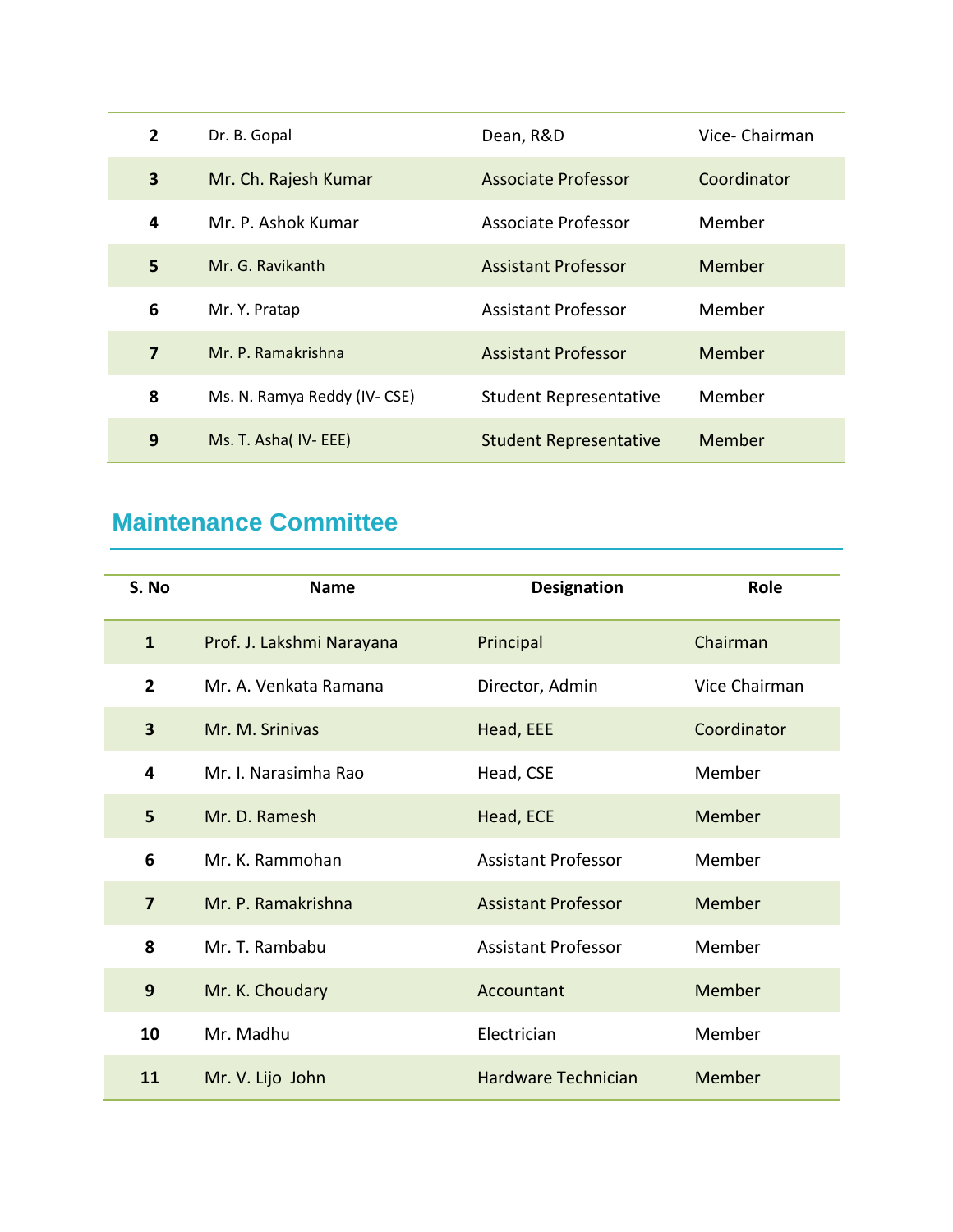## **Minority and OBC Cell**

| S. No          | <b>Name</b>           | <b>Designation</b>            | Role        |
|----------------|-----------------------|-------------------------------|-------------|
| $\mathbf{1}$   | Mr. Sk. Mujafar Ahmed | <b>Principal Nominee</b>      | Chairman    |
| $\overline{2}$ | Mr. Ch. Rajesh Kumar  | Associate Professor           | Coordinator |
| 3              | Mr. Shaik Nizamuddin  | <b>Assistant Professor</b>    | Member      |
| 4              | Mr. K. Rammohan       | <b>Assistant Professor</b>    | Member      |
| 5              | Ms. Sk. Reshma        | <b>Student Representative</b> | Member      |
| 6              | Ms. V. Triveni        | <b>Student Representative</b> | Member      |

# **Public Relations Community Outreach Committee**

| S. No          | <b>Name</b>                  | <b>Designation</b>            | Role          |
|----------------|------------------------------|-------------------------------|---------------|
| $\mathbf{1}$   | Prof. J. Lakshmi Narayana    | Principal                     | Chairman      |
| $\overline{2}$ | Mr. A. Venkata Ramana        | Director, Admin               | Vice-Chairman |
| 3              | Dr. B. Umadevi               | Dean, Academics               | Member        |
| 4              | Ms. K. Spoorthy              | <b>Assistant Professor</b>    | Coordinator   |
| 5              | Mr. G. Ravikanth             | <b>Assistant Professor</b>    | Member        |
| 6              | Mr. N. Venkatesh             | <b>Assistant Professor</b>    | Member        |
| $\overline{7}$ | Mr. P. Ramakrishna           | <b>Assistant Professor</b>    | Member        |
| 8              | Ms. T. Sree Teswi (III- EEE) | <b>Student Representative</b> | Member        |
| 9              | Ms. J. Indhupriya (III- CSE) | <b>Student Representative</b> | Member        |
| 10             | Ms. J. Thriveni (III- ECE)   | <b>Student Representative</b> | Member        |